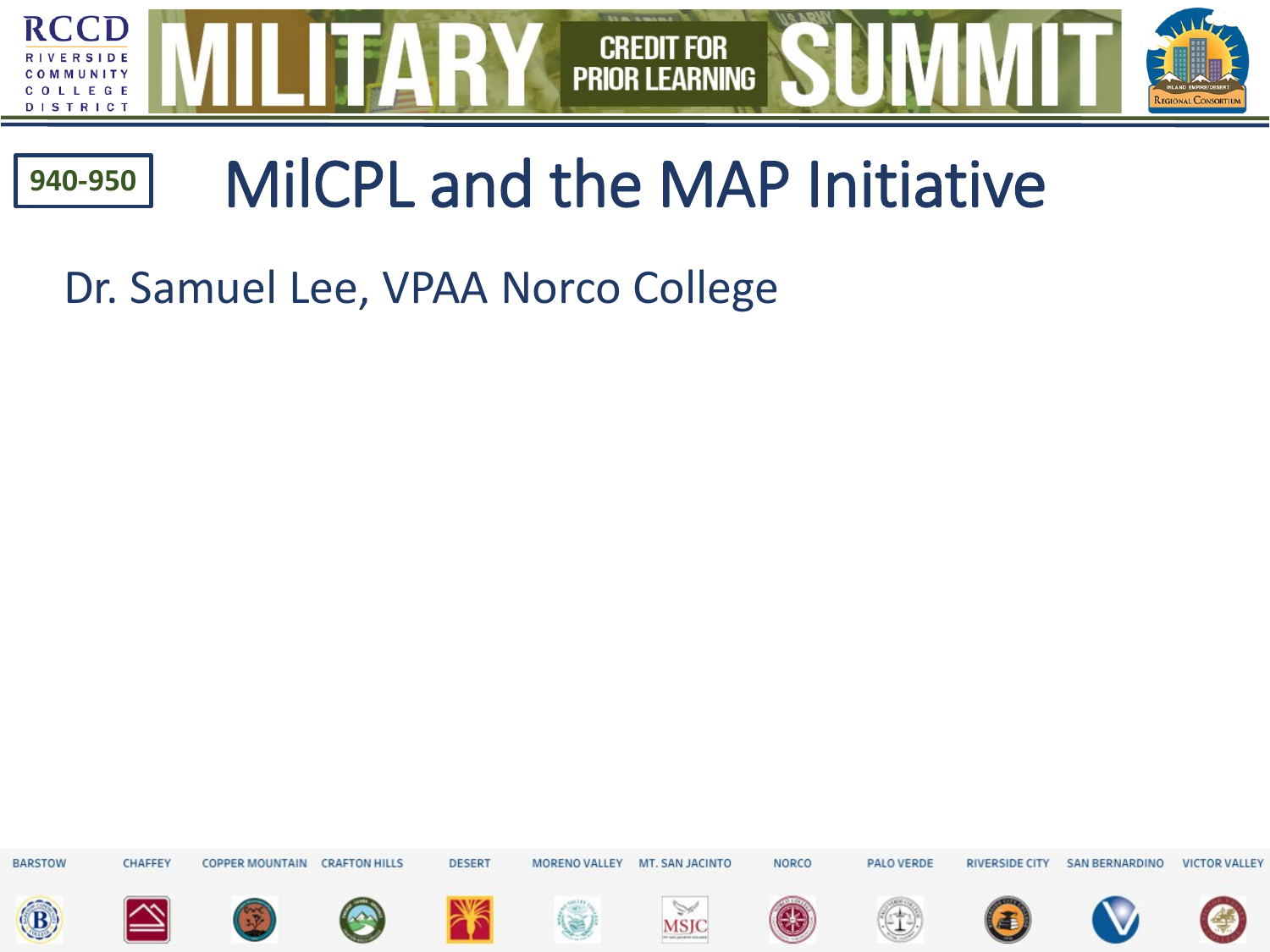#### **CREDIT FOR PRIOR LEARNING** TRIC



**Joey Mora, Army Sergeant 1st Class E7, MOS 95B, 31B, 31E; 19 years active duty, 4 overseas tours, active reservist.**

Sergeant First Class Mora was deployed in 2003 for Operation Enduring Freedom. He later completed 3 more tours, which delayed his education. Over the years, he struggled to take classes while working full-time in law enforcement.



All that changed when Mora learned about MAP. In Spring 2021, after a 10-year college journey, he received his **AA in Social Behavioral Studies in just 1 year**. Mora was our first recipient of 30 MAP credits—demonstrating proof of concept for the MAP Initiative and respect for his many years of training and service.

Mora is now transferring to a four-year university for his BA and MS degrees.

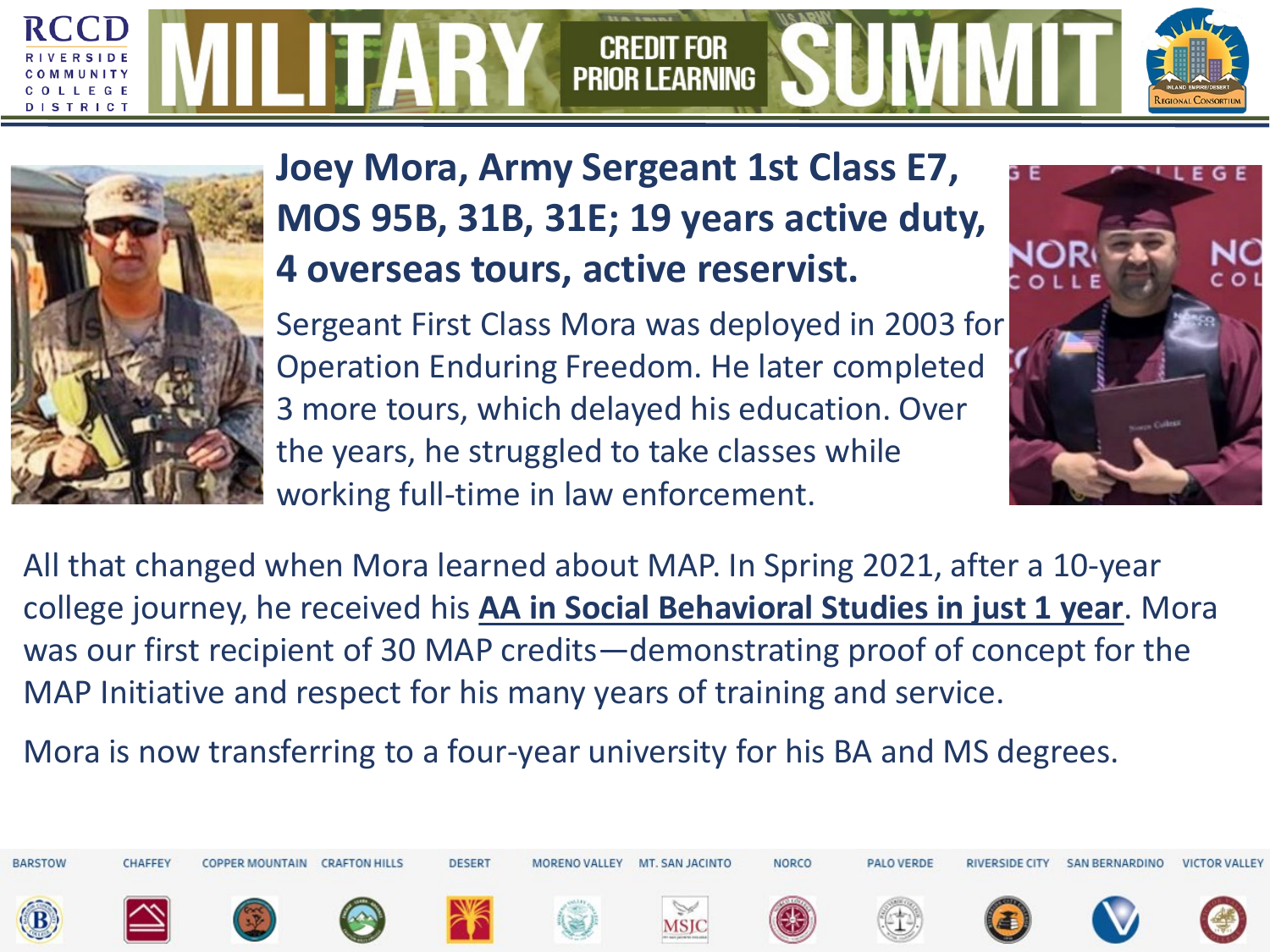#### MILITARY CREDIT FOR PRIOR LEARNING EVALUATION REPORT

**CREDIT FOR<br>PRIOR LEARNING** 

**TYPE OF THE** 

| <b>Student ID: 5555555</b><br><sup>1</sup> Last Name: Mora | First Name: Joey                                         |  |  |  |
|------------------------------------------------------------|----------------------------------------------------------|--|--|--|
| Date of Birth: $05/05/19$<br><b>Previous/Maiden Name:</b>  |                                                          |  |  |  |
| Student Email: Joey @student.rccd.edu                      | @student.rccd.edu                                        |  |  |  |
| <b>Military Branch:</b>                                    | $\sqrt{\phantom{a}}$ On File<br><b>DD214:</b><br>Pending |  |  |  |
| $MOS/O$ ccupation(s): $95B$ , $31B$ , $31E$                | Rank: Sergeant First Class   E7                          |  |  |  |
| Program of Study to be Evaluated: NAA499                   |                                                          |  |  |  |

| <b>Military Course Credit</b>                                       |  |                                                            |  |  |  |
|---------------------------------------------------------------------|--|------------------------------------------------------------|--|--|--|
| Units<br><b>RCCD Course Credit Earned</b><br><b>Military Course</b> |  | <b>Units</b>                                               |  |  |  |
| AR-1728-0123 v1 (95B10)                                             |  | ADJ-20 Introduction to Corrections (Applicable for NAA499) |  |  |  |
| AR-1728-0184 v2 (191-31B30-C45)                                     |  | <b>MAG-51 Elements of Supervision</b>                      |  |  |  |
|                                                                     |  |                                                            |  |  |  |

| <b>Military Occupational Credit</b>                                                                                                                                            |              |                                                                                                                                       |                 |  |
|--------------------------------------------------------------------------------------------------------------------------------------------------------------------------------|--------------|---------------------------------------------------------------------------------------------------------------------------------------|-----------------|--|
| <b>Military Occupation</b>                                                                                                                                                     | <b>Units</b> | <b>RCCD Course Credit Earned</b>                                                                                                      | <b>Units</b>    |  |
| MOS-31B-002 (31B40)                                                                                                                                                            | 3            | <b>MAG-44 Principles of Management</b>                                                                                                | 3               |  |
| MOS-31B-003                                                                                                                                                                    | 3            | MAG-56 Human Resources Management                                                                                                     | 3               |  |
| MOS-31B-003 (31B40)                                                                                                                                                            | 3            | <b>ADJ-6 Patrol Procedures</b>                                                                                                        |                 |  |
|                                                                                                                                                                                |              |                                                                                                                                       |                 |  |
|                                                                                                                                                                                |              | <b>General Elective Credit</b>                                                                                                        |                 |  |
| Military course or occupational credit towards electives                                                                                                                       |              |                                                                                                                                       | 10 <sup>°</sup> |  |
| Five units will be awarded towards fulfillment of RCCD GE area E: Health Education and Self Development upon presentation of a DD214,<br>NOBE, or ID card for active military. |              |                                                                                                                                       |                 |  |
| $HES-1$                                                                                                                                                                        | 3            |                                                                                                                                       | 3               |  |
| 2<br><b>Self-Development</b>                                                                                                                                                   |              |                                                                                                                                       |                 |  |
|                                                                                                                                                                                |              | <b>Total</b>                                                                                                                          | 30              |  |
| Institutional Learning.                                                                                                                                                        |              | A maximum of 30 units may be granted in total from one or more of the following: CLEP, military training, AP, IB, or Credit for Extra |                 |  |
| Evaluations Department Comments: ADJ-20 not posted to transcript. Applicable for NAA499. Not useable                                                                           |              |                                                                                                                                       |                 |  |
| for ADT.                                                                                                                                                                       |              |                                                                                                                                       |                 |  |
| <b>Academic Evaluations Specialist:</b><br>Janelle Brekke                                                                                                                      |              | Date: 05/04/21                                                                                                                        |                 |  |

**VICTOR VALLEY** 



**BARSTOW** 

**RCCD** 

**RIVERSIDE** MMUNITY

COLLEGE **DISTRICT** 

C O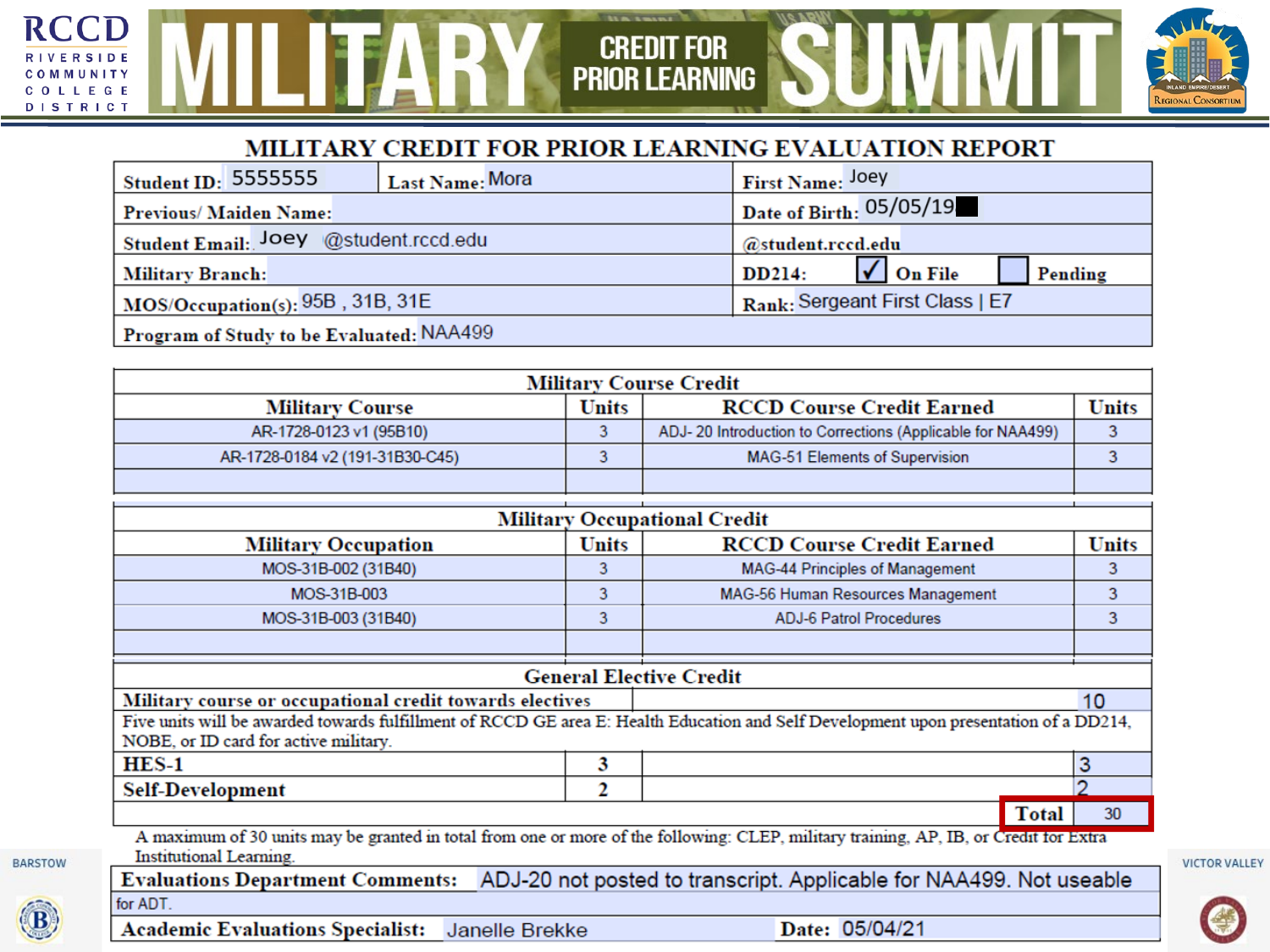#### **CREDIT PRIOR LEARNING** TRICT

### THE CREDIT THEY DESERVE

- A Rand study estimates that only 1 in 4 veterans believes they receive the college credits they deserve.
	- •57 % of survey attempted, but only 47 % of those were satisfied.
	- •Only 27% felt they got the credit they deserved.

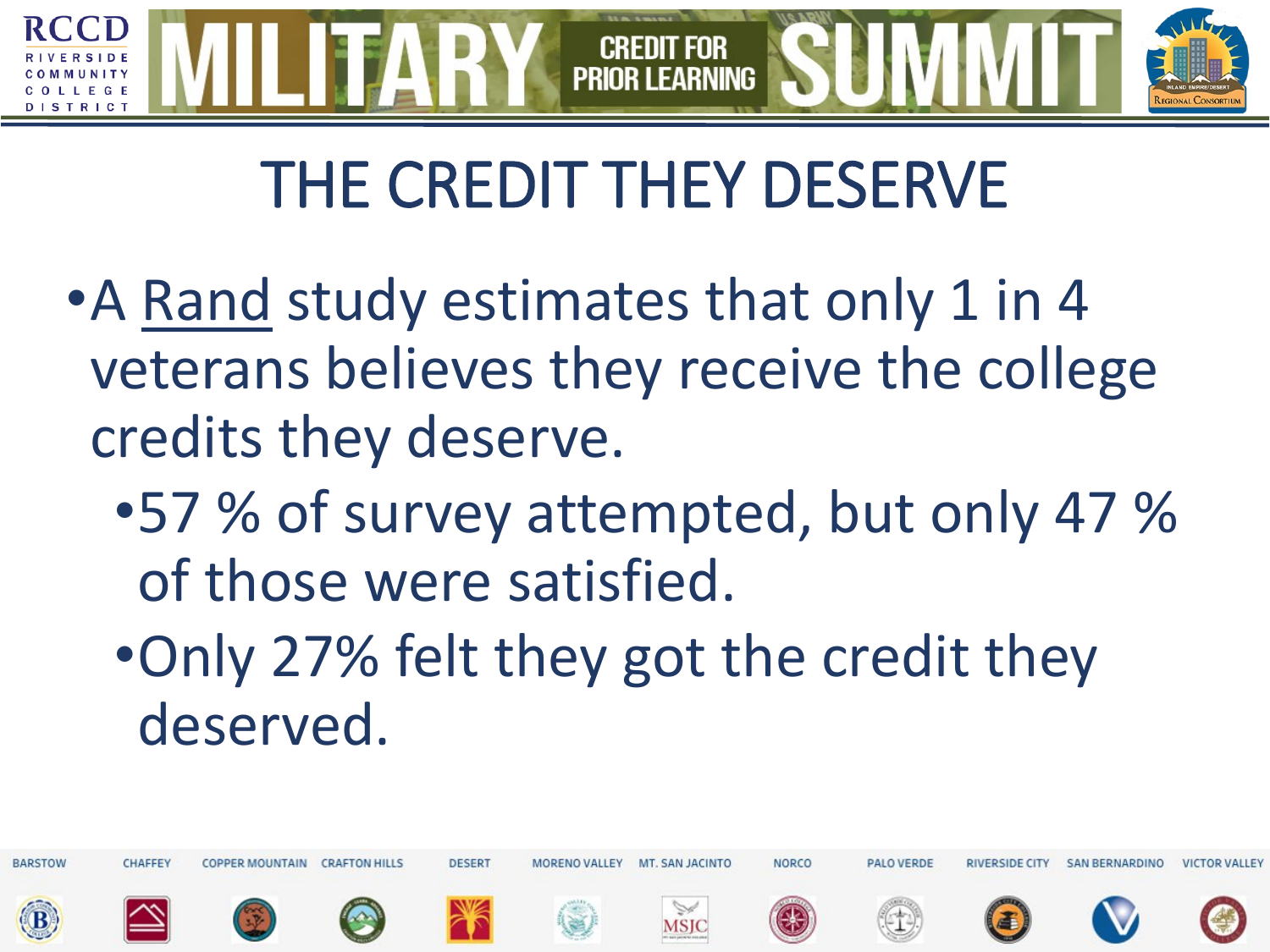### **PRIOR I FARNING** T R I C I

# THE CREDIT THEY DESERVE

- •A [2019 study](https://scholarworks.sjsu.edu/cgi/viewcontent.cgi?article=1945&context=etd_projects) found that only 44% of surveyed veterans received military credit.
- •33% didn't know how many credits they received.
- •Traditional credits: 3 units for PE.

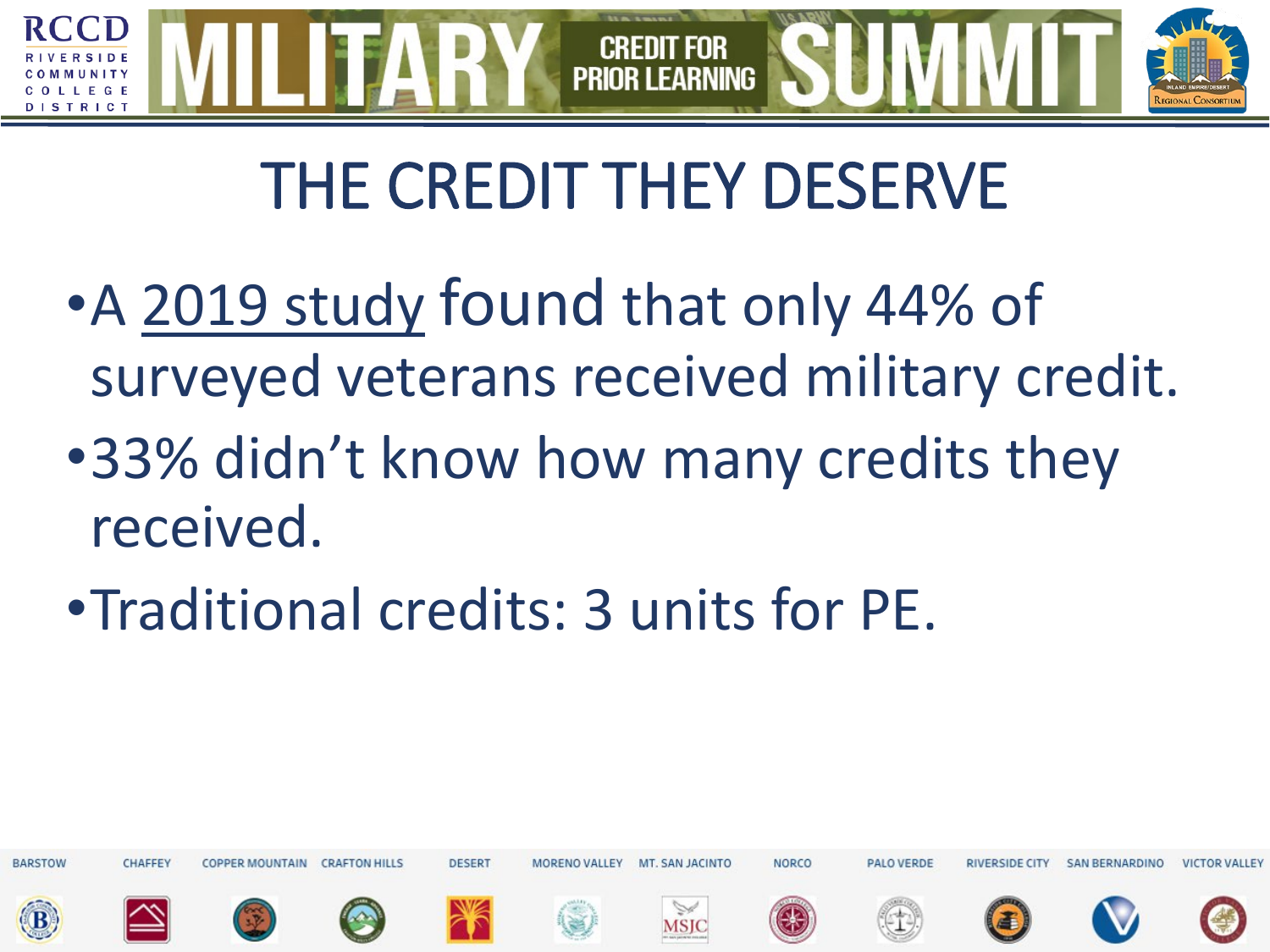#### **CREDIT FOR PRIOR LEARNING** TRICT

# **EQUITY**

- [43% of post-9/11 veterans](https://www.census.gov/newsroom/press-releases/2020/veterans-report.html) has a service-connected disability.
- Roughly one in ten veterans between the ages of 18 and 34 [years lives in poverty. Poverty is even more common among](https://www.bls.gov/news.release/archives/vet_03112011.pdf) disabled young veterans.
- [Almost half of homeless veterans were African American i](https://greendoors.org/facts/veteran-homelessness.php)n 2008 despite the fact that only 11 percent of veterans overall are African American.
- The [homeless rate](https://nchv.org/veteran-homelessness/) among young veterans is more than double the rate among nonveterans the same age.
- [One in six post-9/11 veterans is a women.](https://www.jec.senate.gov/public/_cache/files/26971be7-ba33-4417-8cbc-c6022e734321/jec-veterans-day-fact-sheet-2016.pdf) This number will [double by 2040.](https://www.census.gov/newsroom/press-releases/2020/veterans-report.html)

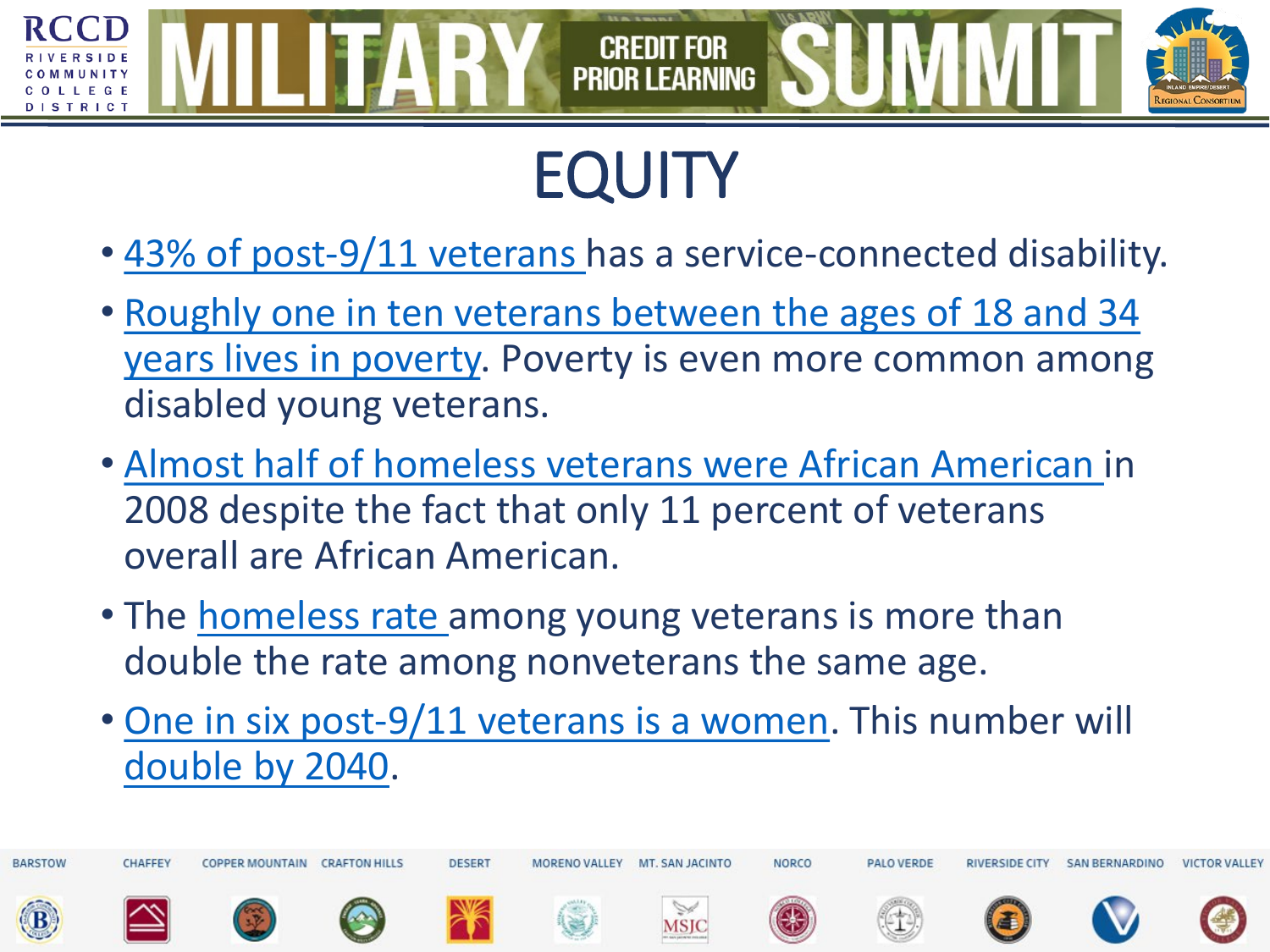

### [Equity](https://www.wiche.edu/wp-content/uploads/2020/06/PLA-in-the-Era-of-COVID-19-brief_final.pdf) and CPL

- Significant equity impact of CPL on completion improvement:
	- $\cdot$  Latinx +24%
	- Black +14%
	- Enrolled in community college +25%
	- Pell recipients +19%
- Almost twice the higher ed completion rate for adult learners: 49% vs. 27%
- When analyzed in isolation, CPL increases the likelihood of higher ed completion by more than 17% in adult learners
- Reduced time to degree compared to similar students without CPL

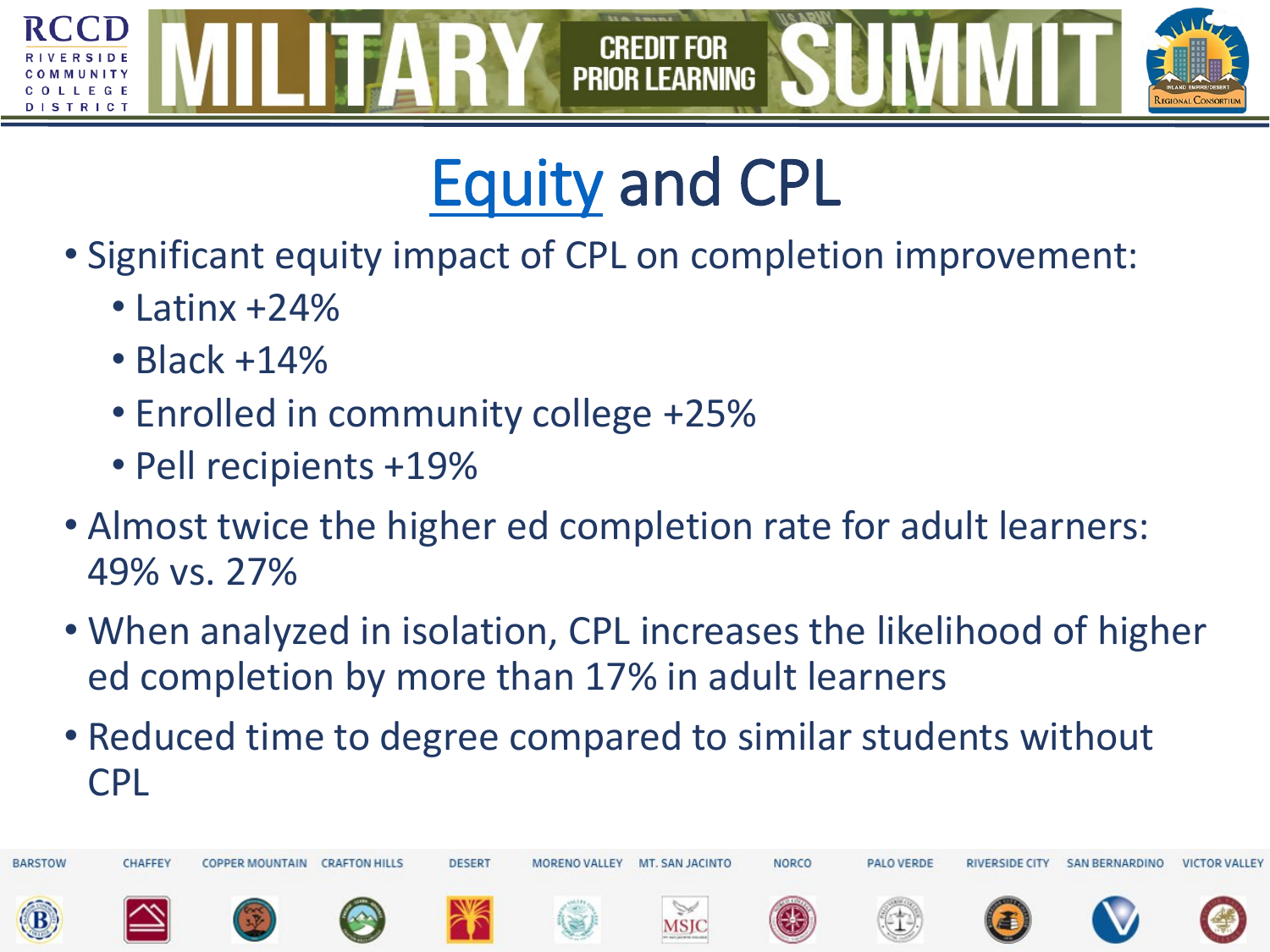#### **CREDIT FOR PRIOR LEARNING** TRICT

### **OPPORTUNITY**

- 18.5M total veterans
- 7.6M Gulf War era (I and II) veterans
- VA projects [Post-9/11 Veteran population](https://www.va.gov/vetdata/docs/SpecialReports/Post_911_Veterans_Profile_2016.pdf) to be just under 5.1M in 2021, with a median age of 35.
	- 1.7M (33%) of post-9/11 veterans have a BA or higher
	- 2.44M (44%) have attended some college or earned an associate's degree
	- 1.17M (23%) have not attempted higher education

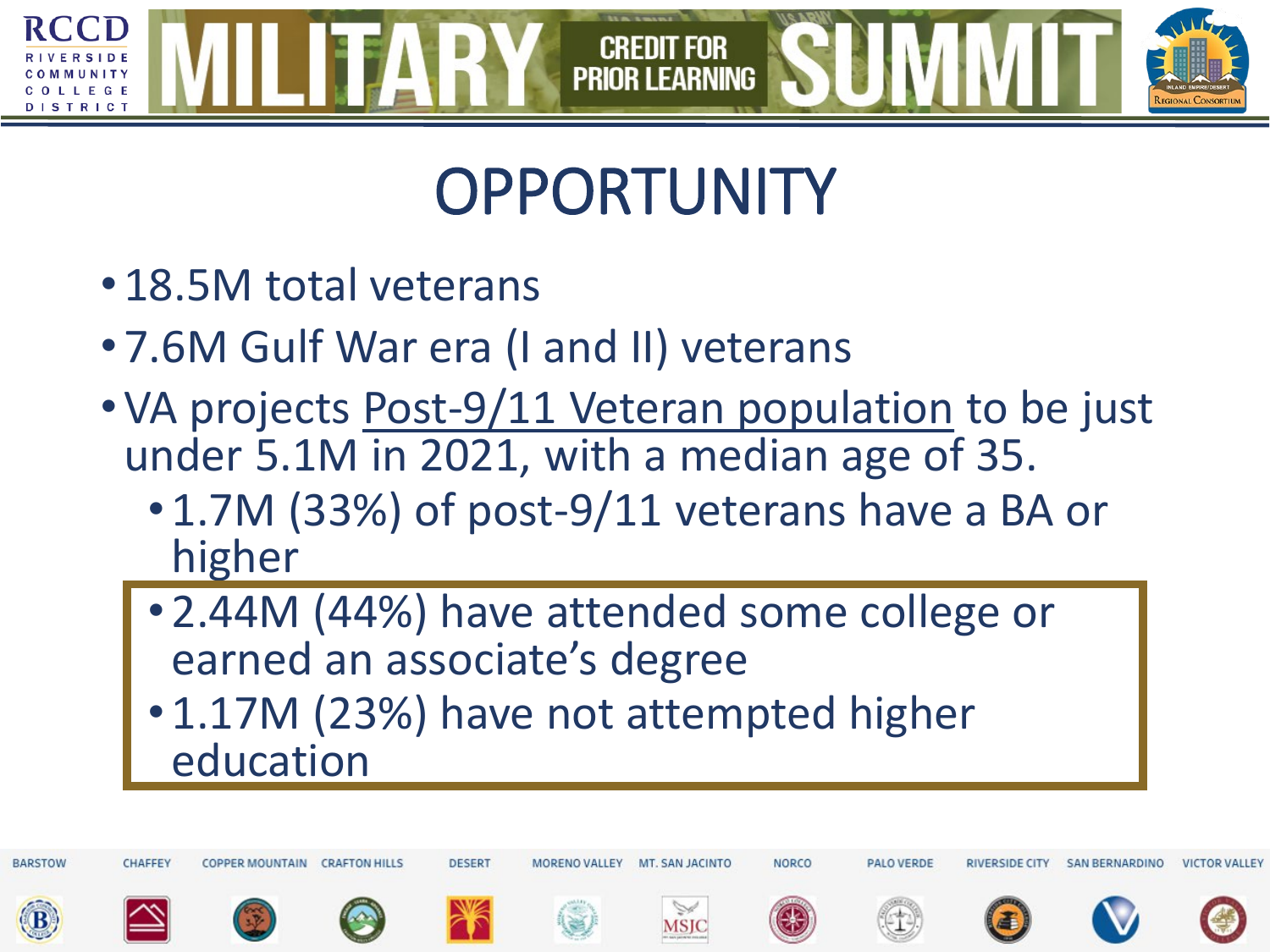

- In 2019, 168,000 began their journey in higher education
- If all were awarded 30 units (1 year), the savings would be \$3.49B (168,000 X \$20,971 Norco College Annual Benefit)

| Education<br>program                  | <b>Two-Year</b><br>College                     | Graduate      | Under-<br>graduate   | Vocational/technical /<br>Non-College Degree<br>(NCD) | Program<br>totals                          | Percent of all<br>programs |                      |
|---------------------------------------|------------------------------------------------|---------------|----------------------|-------------------------------------------------------|--------------------------------------------|----------------------------|----------------------|
| POST 9/11 <sup>5</sup>                | 32,048                                         | 13,980        | 62,085               | 22,787                                                | 130,900                                    | 78%                        |                      |
| MGIB-AD                               | 128                                            | 357           | 2,304                | 164                                                   | 2,953                                      | 2%                         |                      |
| <b>MGIB-SR</b>                        | 244                                            | 434           | 8,637                | 434                                                   | 9,749                                      | 6%                         |                      |
| <b>REAP</b>                           | 0                                              | $\mathbf{0}$  | $\overline{2}$       | $\mathbf{0}$                                          | $\overline{2}$                             | $0\%$                      |                      |
| <b>DEA</b>                            | 834                                            | 1,674         | 21,449               | 784                                                   | 24,741                                     | 15%                        |                      |
| <b>Training</b><br><b>Type Totals</b> | 33,254                                         | 16,445        | 94,477               | 24,169                                                | 168,345                                    |                            |                      |
| Percent of<br>Program<br>Total        | 20%                                            | 10%           | 56%                  | 14%                                                   |                                            |                            |                      |
| CHAFFEY                               | <b>COPPER MOUNTAIN</b><br><b>CRAFTON HILLS</b> | <b>DESERT</b> | <b>MORENO VALLEY</b> | <b>NORCO</b><br>MT. SAN JACINTO                       | <b>PALO VERDE</b><br><b>RIVERSIDE CITY</b> | <b>SAN BERNARDINO</b>      | <b>VICTOR VALLEY</b> |
|                                       |                                                |               |                      | $\mathbb{V}$<br>$\bigcirc$<br><b>MSJC</b>             | G                                          |                            | $\triangleq$         |

**BARSTO**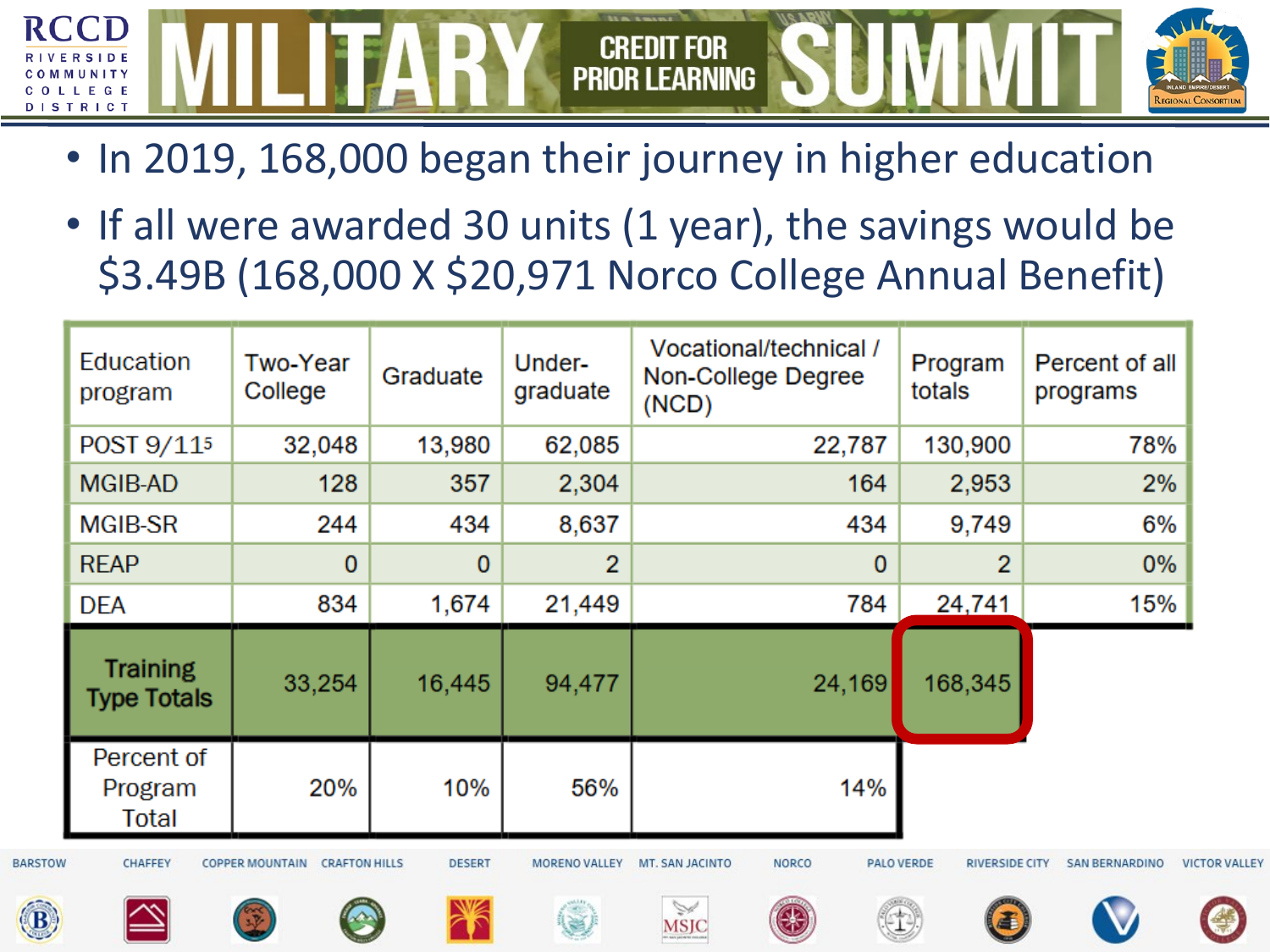### Top 5 Completions [Military Times](https://rebootcamp.militarytimes.com/news/education/2018/06/11/top-50-schools-for-post-911-gi-bill-fiscal-2017/)

**CREDIT FOR PRIOR LEARNING** 

### 28,373 University of Phoenix

TRICT

**BARSTOW** 

19,077 University System of Maryland (most at University College)

18,503 California Community College System (116 colleges)

15,520 American Public Education Inc.

#### 9,642 Education Management Corp. **91,115 TOTAL AT TOP FIVE**

#### University of Phoenix

- Grants up to [30 units PLA for AA](https://www.phoenix.edu/admissions/transfer_information/military_experience.html), but they do not indicate how many or what type until the student enrolls, applies, presents documentation, and begins their studies. The credits appear to be elective and not for specific courses (likely not transferable).
- [Charges \\$2400 for 30 units of credit \(\\$150 fee + \\$75 per unit\).](https://www.phoenix.edu/admissions/transfer_information/military_experience.html)
- Their articulations are not transparent nor adoptable by other colleges.

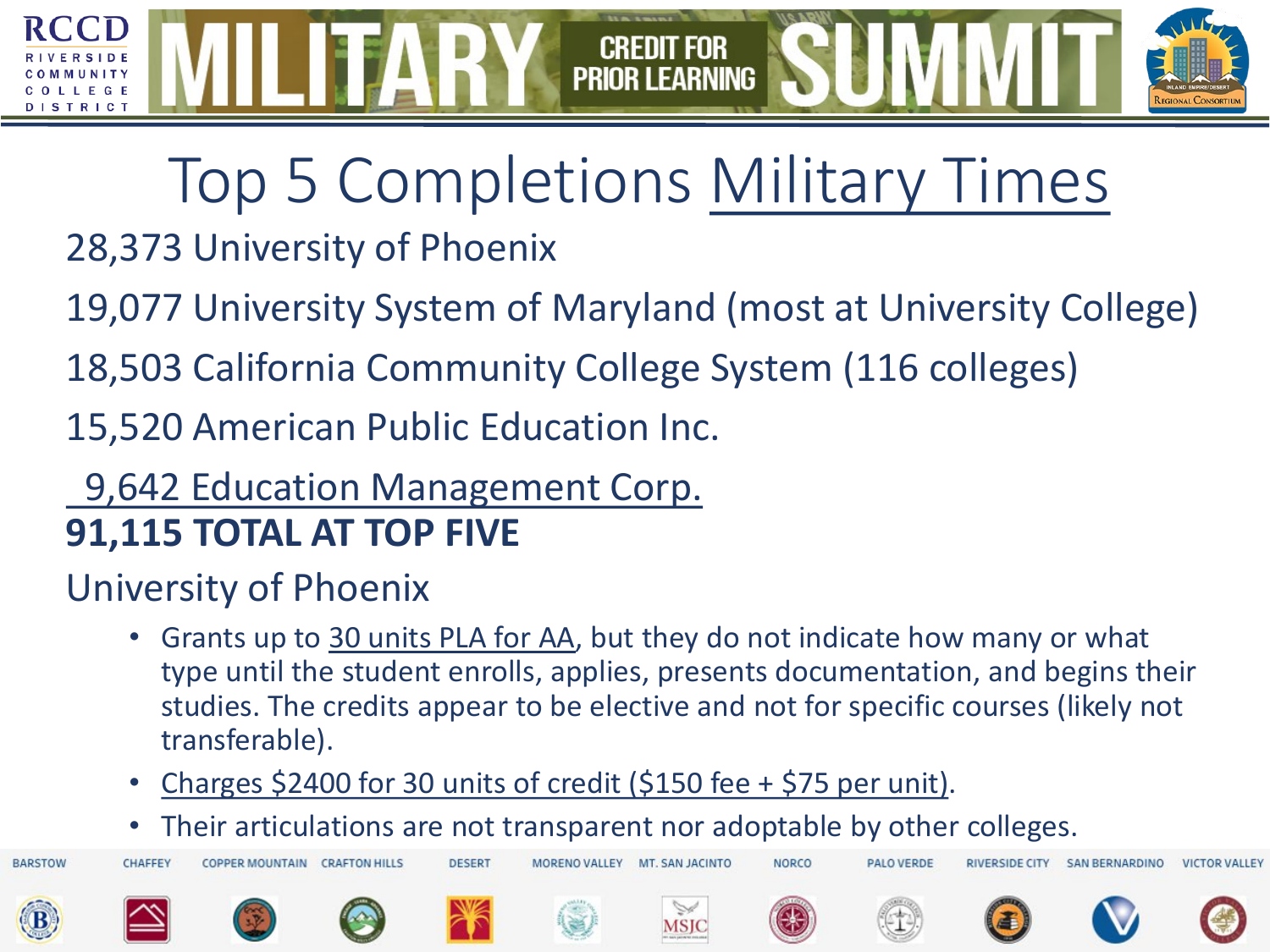

### THE BIG GAP

No system to pair, approve, and share credit recommendations and college courses…



The Military Articulation Platform (MAP) has been designed to bridge this gap and make articulations shareable with other colleges—all to maximize MilCPL for our veterans and active service members.

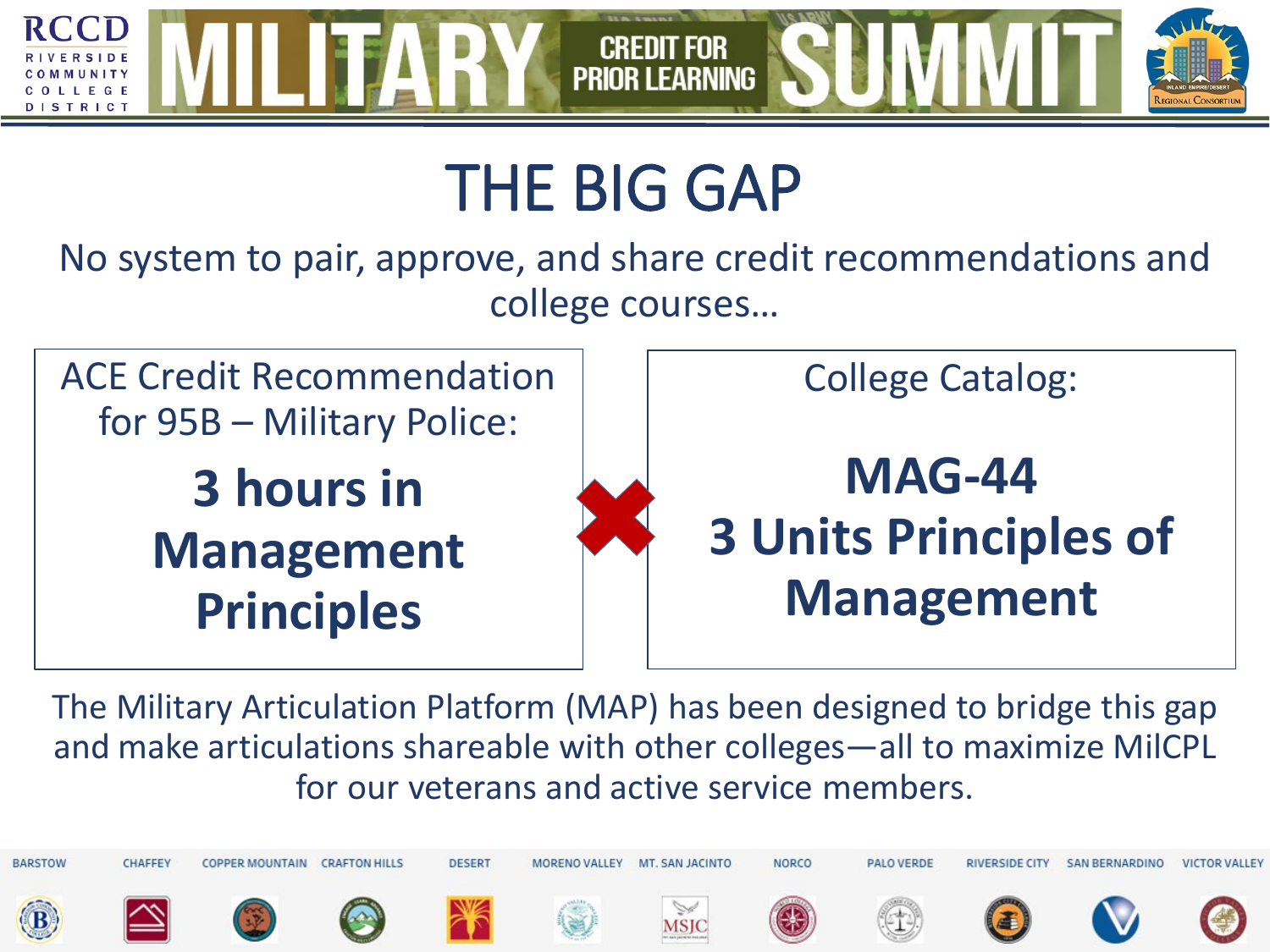



Once an Articulation is validated by faculty, it is stored in MAP and available to any veteran with the same MOS or ACE Course listed on the Joint Services Transcript.

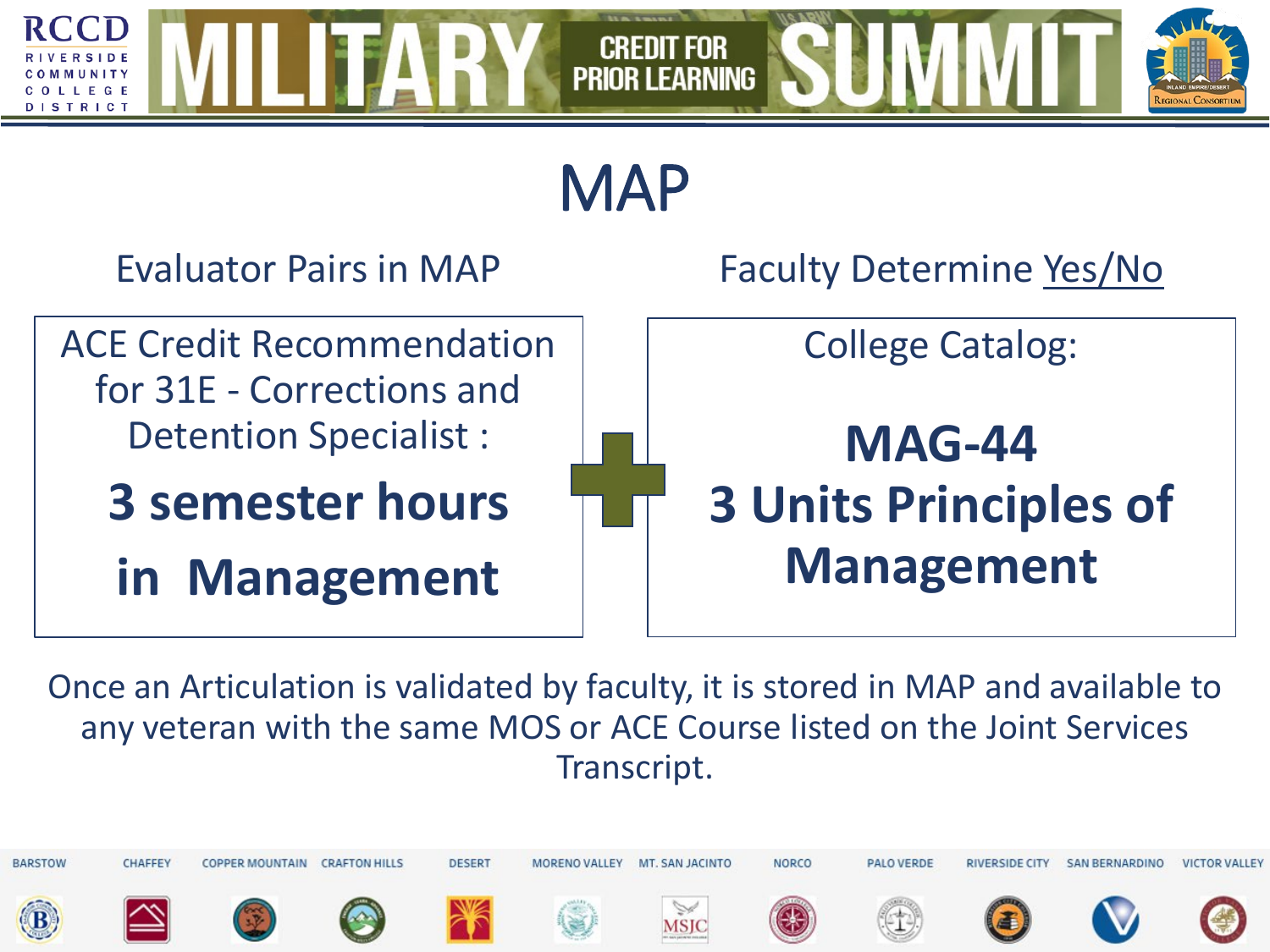

### Mission

Increase equitable access and completion by making it normal and expected for all U.S. veterans and activeduty service members to receive all the credit they deserve so they can achieve all their educational goals with existing GI Bill benefits.